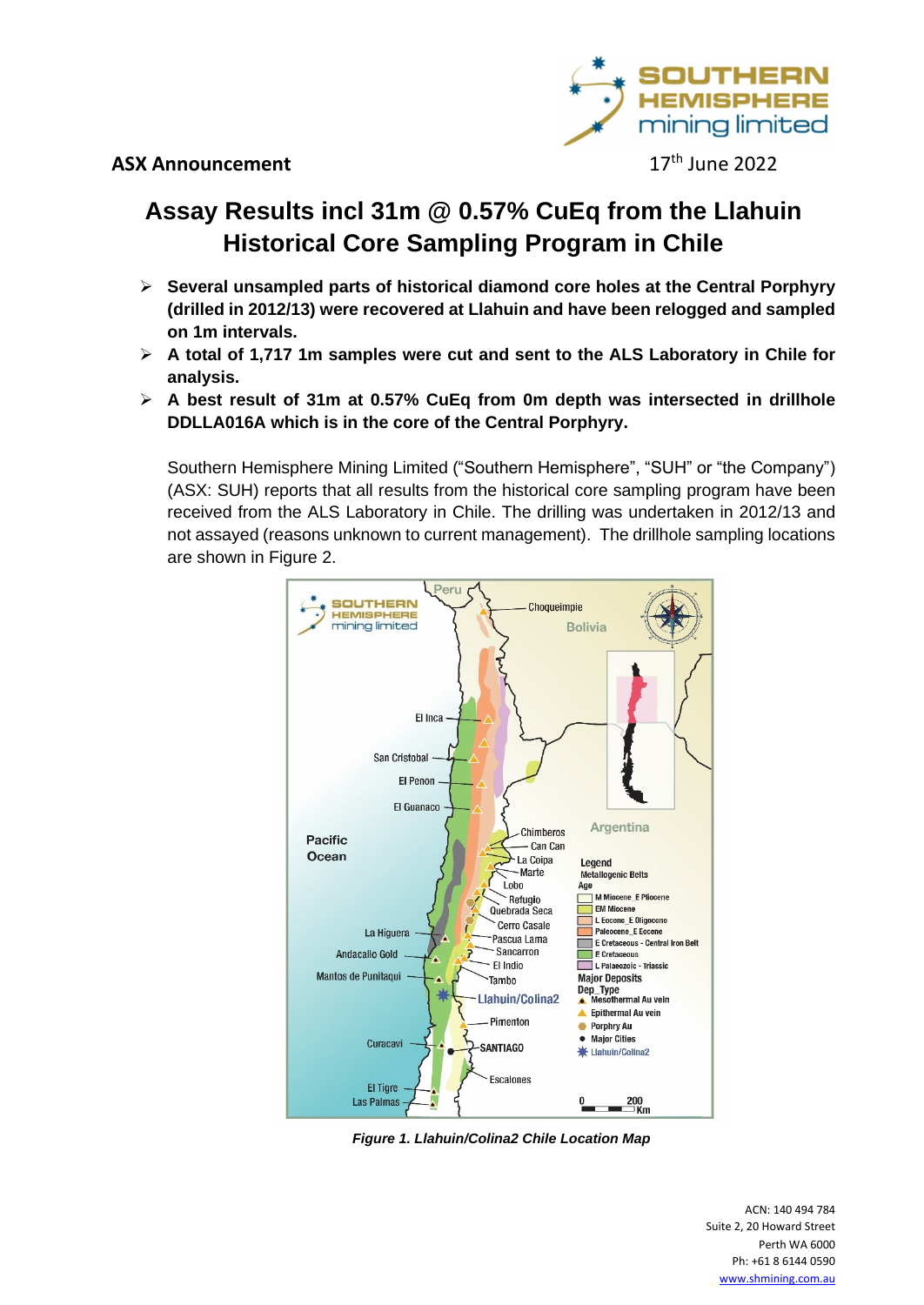

Figure 2 Llahuin Central Porphyry Historical Core Sampling Location Plan shows the sampling in pink and blue DDLLA-014

All of the assays have been received from the ALS Laboratory in Chile and **significant results are presented in Table 1. Drillhole** ID<br> **Eigure 2 Liahuin Central Porphyry Historical Core Sampling Location Plan shows the sampling in pink and blue<br>
All of the assays have been received from the ALS Laboratory in Chi** I of the as are presented in Table 1.

| Figure 2 Llahuin Central Porphyry Historical Core Sampling Location Plan shows the sampling in pink and blue               |             |     |       |        |        |                 |        |        |
|----------------------------------------------------------------------------------------------------------------------------|-------------|-----|-------|--------|--------|-----------------|--------|--------|
| All of the assays have been received from the ALS Laboratory in Chile and significant results<br>are presented in Table 1. |             |     |       |        |        |                 |        |        |
| Drillhole_ID                                                                                                               | <b>From</b> | To  | Width | Au ppm | Ag ppm | Cu <sub>%</sub> | Mo ppm | CuEq % |
| DDLLA-012                                                                                                                  | 381         | 393 | 12    | 0.015  | 0.3    | 0.16            | 54     | 0.20   |
| DDLLA-014                                                                                                                  | 527         | 556 | 29    | 0.016  | 0.4    | 0.17            | 24     | 0.20   |
| DDLLA-015                                                                                                                  | 200         | 262 | 62    | 0.04   | 0.4    | 0.19            | 31     | 0.24   |
|                                                                                                                            | 300         | 455 | 155   | 0.05   | 0.3    | 0.14            | 16     | 0.19   |
| Inc.                                                                                                                       | 310         | 335 | 25    | 0.09   | 0.4    | 0.24            | 19     | 0.32   |
| DDLLA-016A                                                                                                                 | 0           | 31  | 31    | 0.08   | 0.3    | 0.50            | 1.5    | 0.57   |

**Table 1 Significant Intercepts from the Llahuin Historical Core Sampling Program using a 0.1 Cu% cutoff. NB: DDLLA-016A 19m to 20m was notsampled**

**NB: Copper Equivalent CuEq% calculated using Cu \$3.20lb, Au \$1850/oz Ag \$20/oz and Mo \$30/kg**

The recovery of this old drill core is invaluable, not only for assay but geotechnical, SG, waste rock characterisation etc for mining studies and resource updates. The Company has been able to gain this data for the cost of core cutting and assaying only, which is a substantial saving of over \$0.6m of the diamond drilling and associated costs.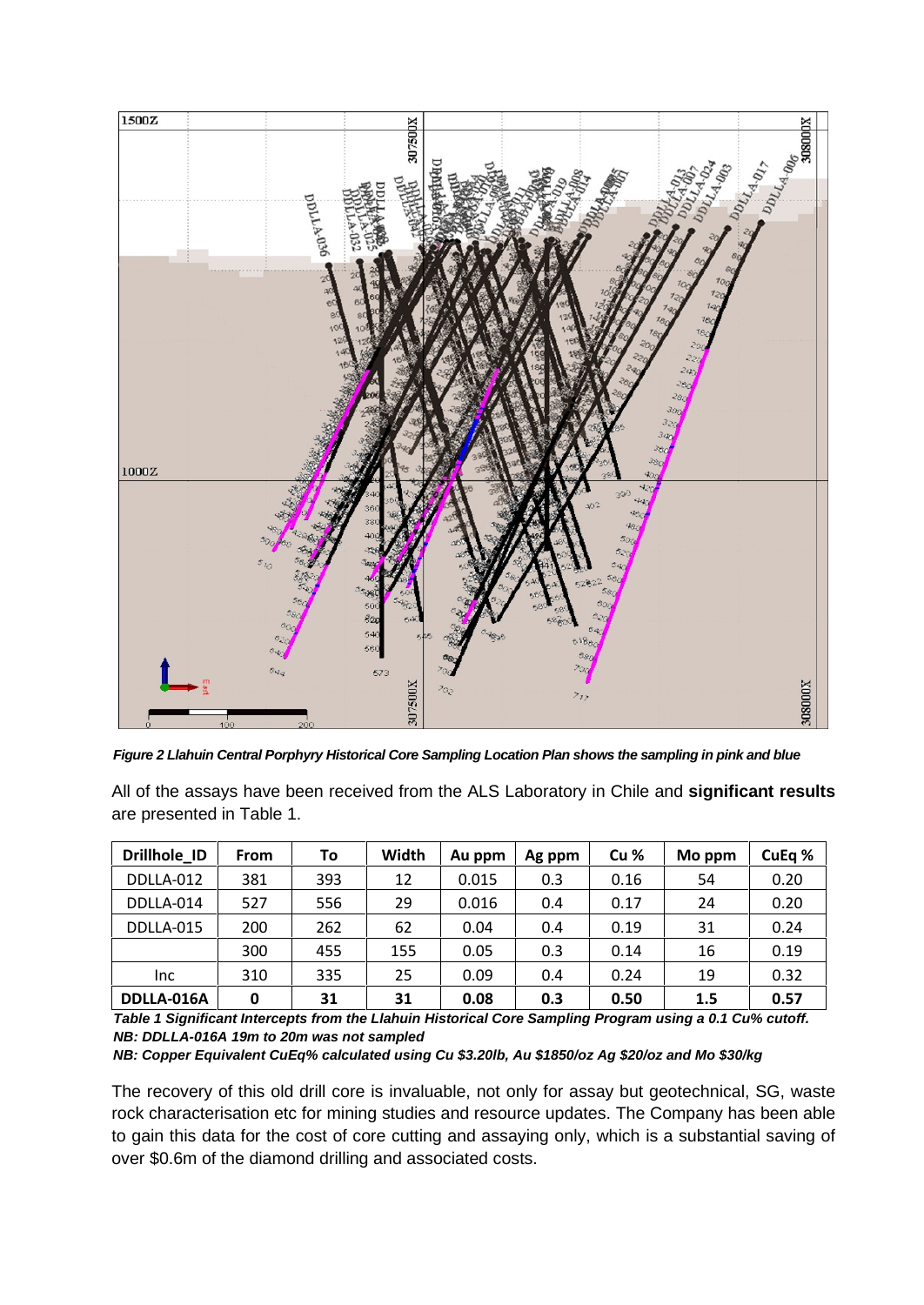### **NEXT PROGRAMS AT LLAHUIN**

The next stage of diamond drilling at Llahuin is progressing well with 191m completed at Llahuin in two diamond drillholes. The future RC program at the Llahuin Project has been planned and submitted to the relevant authorities for approval.

Soil sampling programs and identification of the numerous gold workings on the Llahuin concessions also in progress.

Approved by the Board for release.

iroved by the Board for release.<br>ITACTS:<br>further information on this update or the Company generally, please visit our website at on this update or the Company or<br>or contact the Company : information on this units<br>ting.com.au or conta<br>ining.com.au<br>+61 8 6144 0590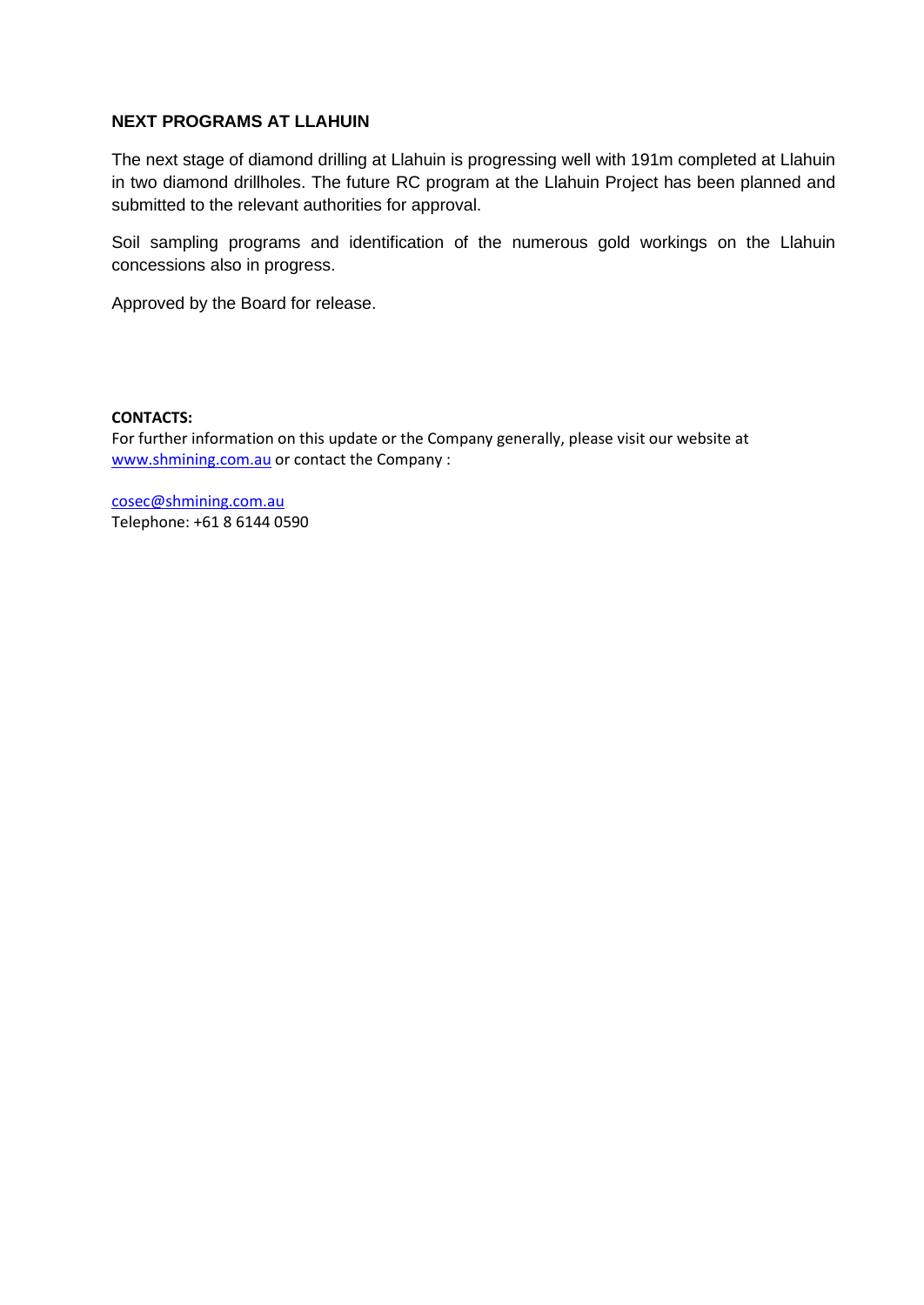# **INFORMATION ON SOUTHERN HEMISPHERE MINING: BACKGROUND INFORMATION ON SOUTHERN HEMISPHERE MINING:**

NUND INFORMATION ON SOUTHERN HEMISPHERE MINING:<br>Hemisphere Mining Limited is an experienced minerals explorer in Chile, South America. Chile is **KGROUND INFORMATION ON SOUTHERN HEMISPHERE MINING:**<br>Thern Hemisphere Mining Limited is an experienced minerals explorer in Chile, South America. Chile is<br>World's leading copper producing country and one of the most prospe **BACKGROUND INFORMATION ON SOUTHERN HEMISPHERE MINING:**<br>Southern Hemisphere Mining Limited is an experienced minerals explorer in Chile, South America. Chile is<br>the world's leading copper producing country and one of the m recently identified Colina 2 Gold prospect nearby, and the Los Pumas Manganese Project, all of which there we<br>thern Hemisphere Mining Limited is an experienced minerals explorer in Chile, South America. Chile is<br>world's le **BACKGROUND INFORMATION ON SOU**<br>Southern Hemisphere Mining Limited i<br>the world's leading copper producing<br>major new copper discoveries. The Cor<br>the recently identified Colina 2 Gold pr<br>were discovered by the Company. Southern Hemisphere Mining Limited is an experienced minerals explorer in Chile, South America. Chile is<br>the world's leading copper producing country and one of the most prospective regions of the world for<br>major new coppe **he world's leading copper producing country and o**<br>hajor new copper discoveries. The Company's project<br>he recently identified Colina 2 Gold prospect nearby<br>vere discovered by the Company.<br>lahuin Copper/Gold/Moly Project: were discovered by the Company. a prospect nearb<sub>)</sub>

**1.28 and Supponent Compart Compare Supponent Copper/Gold/Moly Prof<br>
<b>0.28% Cu Equiv** cut-off refluiting to the Company.<br>
Were discovered by the Company.<br>
Alahuin Copper/Gold/Moly Project: Total Measured and Indicated Resources - JORC (2004) Compliant.<br>
Is announced to the market on 18 August 2013.<br> **Resource Cu** *Indicated*As announced to the market on 18 August 2013.

| <b>Resource</b>                | <b>Tonnes</b>   | Cu <sub>%</sub> | Au $g/t$ | Mo%   | Cu Equiv* |
|--------------------------------|-----------------|-----------------|----------|-------|-----------|
| (at 0.28% Cu Equiv cut-off)    | <b>Millions</b> |                 |          |       |           |
| Measured                       | 112             | 0.31            | 0.12     | 0.008 | 0.42      |
| Indicated                      | 37              | 0.23            | 0.14     | 0.007 | 0.37      |
| <b>Measured plus Indicated</b> | 149             | 0.29            | 0.12     | 0.008 | 0.41      |
| <b>Inferred</b>                | 20              | 0.20            | 0.19     | 0.005 | 0.36      |

 *exploration results only and no allowance is made for recovery losses that may occur should mining eventually IA9* **b 149 b 149 company compary** *Compary <b>COPP <i>Compary <b>COPP Compary COPP Company COPP Company <i>COPPERTY <b>COPP COPP COPP COPP COPP COPP COPP COPP COPP COPP COPP COPP CO similar* **https://** The competent of the competer  $\mathbf{c}$  and  $\mathbf{c}$   $\mathbf{c}$   $\mathbf{c}$   $\mathbf{c}$   $\mathbf{c}$   $\mathbf{c}$   $\mathbf{c}$   $\mathbf{c}$   $\mathbf{c}$   $\mathbf{c}$   $\mathbf{c}$   $\mathbf{c}$   $\mathbf{c}$   $\mathbf{c}$   $\mathbf{c}$   $\mathbf{c}$   $\mathbf{c}$   $\mathbf{$ **Note: \*Copper Equivalent (**<br>*metal, multiplied by the coare exploration results only<br><i>result. It is the Company's op*<br>*in similar multi-commodity*<br>used are stated below: multiplied by the conversion factor, summed and express<br>loration results only and no allowance is made for recove<br>is the Company's opinion that elements considered have a<br>paramula: Company is opinion that elements consider are exploration results only and no allowance is made for recovery losses that may occur should mining eventually exploration results only and no allowance is made for recove<br>
It. It is the Company's opinion that elements considered have a<br>
milar multi-commodity natured mines. Copper equivalent co<br>
ore Equivalent Formula= Cu % + Au (g result. It is th in similar multi-commodity natured mines. Copper equivalent conversion factors and long-term price assumptions<br>used are stated below:<br>Copper Equivalent Formula= Cu % + Au (g/t) x 0.72662 + used are stated below:

Pumas Manganese Project: Total Measured and Indicated Resources - JORC (2004) Compliant. As<br>Pumas Manganese Project: Total Measured and Indicated Resources - JORC (2004) Compliant. As<br>Pumas Manganese Project: Total Measure Copper Equivalent Formula= Cu % + Au (g/t) x 0.72662<br>Mo % x 4.412 Price Assumptions- Cu (\$3.40/lb), A<br>(\$1,700/oz), Mo (\$15/lb)<br>Los Pumas Manganese Project: Total Measured an<br>announced to the market on 25 March 2011. (\$1,700/oz), Mo (\$15/lb) otions- Cu (\$3.40

 **4% Mn cut-off) % SiO2 % Fe2O<sup>3</sup> % Al % <sup>K</sup> % <sup>P</sup> %** LOS Pum *Measured*

|                                       |                                  | announced to the market on 25 March 2011. |          |           |        |           |           |
|---------------------------------------|----------------------------------|-------------------------------------------|----------|-----------|--------|-----------|-----------|
| <b>Resource</b><br>(at 4% Mn cut-off) | <b>Tonnes</b><br><b>Millions</b> | $Mn$ %                                    | $SiO2$ % | $Fe2O3$ % | Al $%$ | <b>K%</b> | <b>P%</b> |
| Measured                              | 5.27                             | 7.39                                      | 57.85    | 2.78      | 5.62   | 2.88      | 0.05      |
| Indicated                             | 13.06                            | 7.65                                      | 55       | 2.96      | 5.64   | 2.92      | 0.05      |
| <b>Measured plus Indicated</b>        | 18.34                            | 7.58                                      | 55.82    | 2.91      | 5.62   | 2.91      | 0.05      |
| <b>Inferred</b>                       | 5.39                             | 8.59                                      | 51.44    | 2.72      | 5.49   | 2.69      | 0.06      |
| <b>Total</b>                          | 23.73                            | 7.81                                      |          |           |        |           |           |

relation to the above resources, the Company confirms that it is not aware of any new information or data that materially Total<br>
Interallurgical studies have demonstrated greater than 38% Mn concentrates are achievable by DMS with low<br>
In relation to the above resources, the Company confirms that it is not aware of any new information or data

I studies have demonstrated greater than 38% Mn concentrates are achievable by DMS with Id<br>high silica product.<br>the above resources, the Company confirms that it is not aware of any new information or data that r<br>formation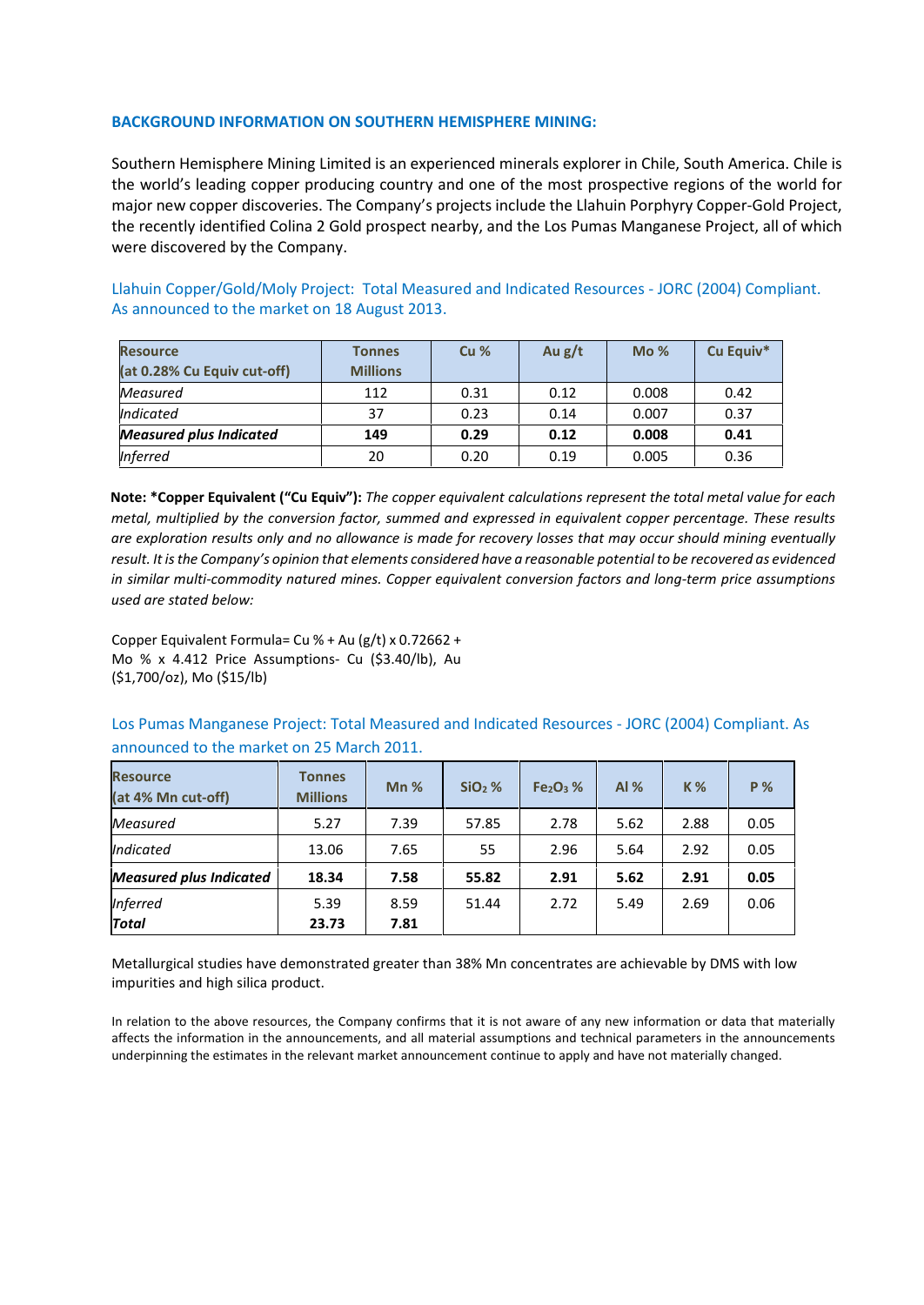## **PERSON / QUALIFIED PERSON STATEMENT:** COMPETENT D the

**IPETENT PERSON / QUALIFIED PERSON STATEMENT:**<br>information in this report that relates to copper and gold exploration results for the Company's ENT PERSON / QUALIFIED PERSON STATEMENT:<br>is based on information compiled by Mr Adam Anderson, who is a Member of The Australasian of Mining and Metallurgy and State Metallurgy and Metallurgy and Metallurgy and Metallurgy and Metallurgy and The Australian Institute of Geoscientists. Mr Anderson has<br>The Mining and Metallurgy and The Australian Institut NT PERSON / QUALIFIED PERSON STATEMENT:<br>nation in this report that relates to copper and gold exploration results for the Company's<br>based on information compiled by Mr Adam Anderson, who is a Member of The Australasian<br>of **ERSON / QUALIFIED PERSON STATEMENT:**<br>an in this report that relates to copper and gold exploration results for the Company's<br>ed on information compiled by Mr Adam Anderson, who is a Member of The Australasian<br>ining and Me Information in this report that relates to copper and gold exploration results for the Company's<br>ects is based on information compiled by Mr Adam Anderson, who is a Member of The Australasian<br>itute of Mining and Metallurgy The information in this report that relates to copper and gold exploration results for the Company's<br>ects is based on information compiled by Mr Adam Anderson, who is a Member of The Australasian<br>tute of Mining and Metallurgy .<br>Dr Projects is based on information compiled by Mr Adam Anderson, who is a Member of T<br>Institute of Mining and Metallurgy and The Australian Institute of Geoscientists. Mi<br>sufficient experience which is relevant to the style Further of Mining and Metallurgy and The Australian Institute of Geoscientists. Mr Anderson has<br>cient experience which is relevant to the style of mineralisation and type of deposit under<br>sideration, and to the activity wh sufficient experience which is relevant to the style of mineralisation and type of deposit under t experience which is releva<br>ation, and to the activity which<br>2 Edition of the "Australasian C<br>erves". Mr Anderson is a consu<br>atters based on his information<br>ner information, please refer t<br>at www.shmining.com.au. **Drilling**<br>Contracts

For further information, please refer to the Technical Reports and News Releases on the Company's n nandre.<br>Dheito at ww

| website at www.shmining.com.au. |          |         |           |              |             |            |                |
|---------------------------------|----------|---------|-----------|--------------|-------------|------------|----------------|
|                                 |          |         |           |              |             |            |                |
| <b>Table 1 Drillhole Data</b>   |          |         |           |              |             |            |                |
| Drillhole_ID                    | East_WGS | Y_WGS   | <b>RL</b> | <b>Depth</b> | <b>Type</b> | <b>Dip</b> | <b>Azimuth</b> |
| DDLLA-001                       | 307709.6 | 6531475 | 1348.23   | 607.5        | <b>DDH</b>  | -60        | 300            |
| DDLLA-004                       | 307559   | 6531302 | 1330.72   | 644.2        | DDH         | -65        | 300            |
| DDLLA-005                       | 307700   | 6531528 | 1349.21   | 560.8        | <b>DDH</b>  | -60        | 300            |
| DDLLA-006                       | 307929.4 | 6531358 | 1367.39   | 716.5        | DDH         | -67.289    | 310            |
| DDLLA-007                       | 307797.5 | 6531304 | 1353.57   | 632.4        | <b>DDH</b>  | $-60.062$  | 311            |
| DDLLA-008                       | 307662.4 | 6531252 | 1344.07   | 539.5        | <b>DDH</b>  | -67        | 300            |
| DDLLA-009                       | 307694.5 | 6531380 | 1339.24   | 523.6        | <b>DDH</b>  | $-60$      | 300            |
| DDLLA-011                       | 307577.6 | 6531372 | 1326.5    | 509.5        | <b>DDH</b>  | $-58.195$  | 306            |
| DDLLA-012                       | 307508.8 | 6531409 | 1317.97   | 429.25       | <b>DDH</b>  | -62.494    | 316            |
| DDLLA-014                       | 307664.5 | 6531332 | 1339.58   | 557.5        | <b>DDH</b>  | $-55.388$  | 310            |
| DDLLA-015                       | 307512.1 | 6531216 | 1332.07   | 459.65       | <b>DDH</b>  | $-61.376$  | 311            |
| DDLLA-016A                      | 307519   | 6531599 | 1341      | 35           | <b>DDH</b>  | -60        | 300            |
| DDLLA-020                       | 307529.6 | 6531490 | 1340.63   | 509.5        | <b>DDH</b>  | -60        | 300            |
| DDLLA-038                       | 307456.6 | 6531534 | 1324.65   | 365.5        | <b>DDH</b>  | -60        | 30             |

### **Table 1 Drillhole Data** DDLLA-006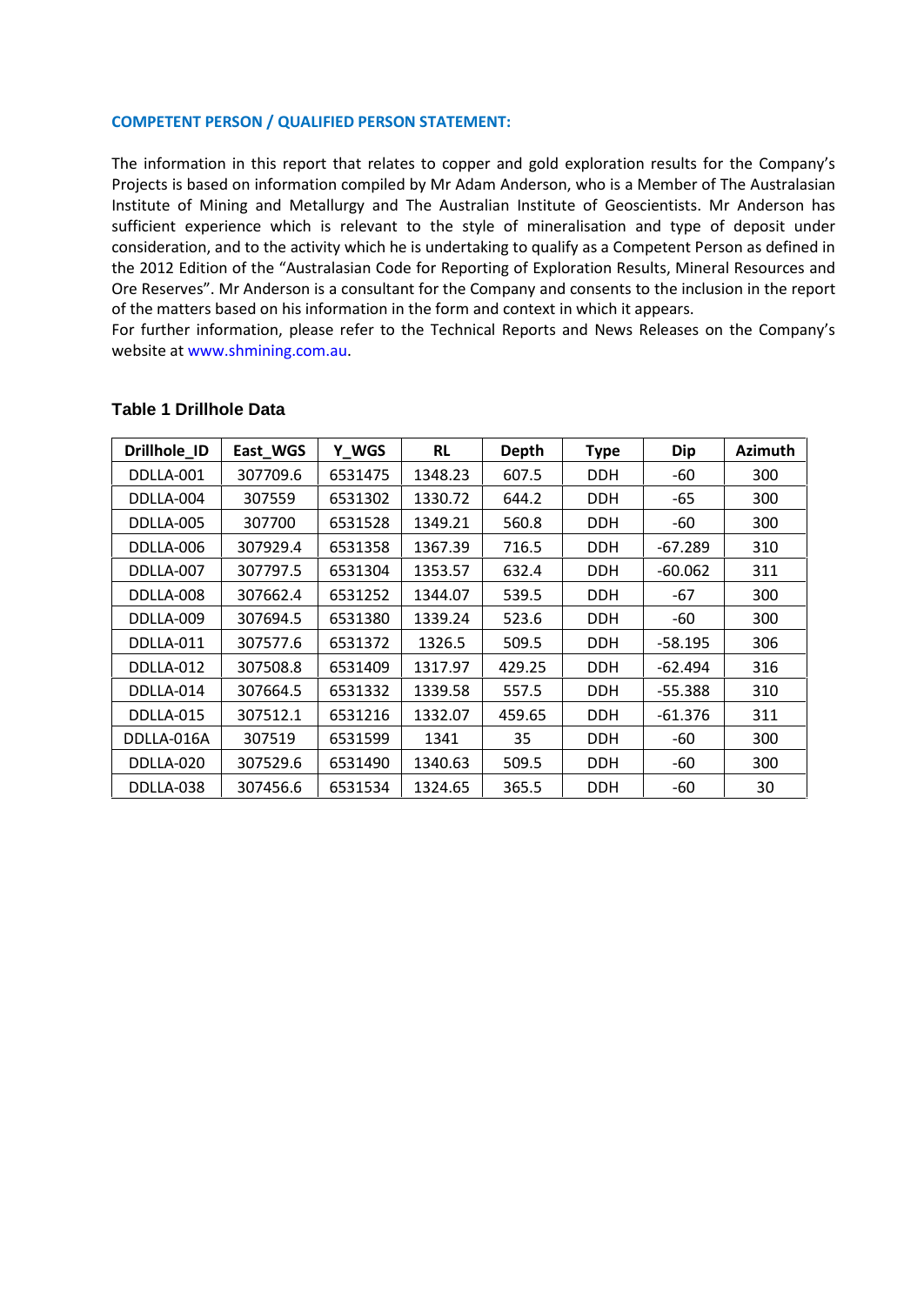| <b>Criteria</b><br><b>JORC Code explanation</b>                                                                                                                                                                                                                                                                                                                                                                                                                                                                                                                                                                                                                                                                                                                                                                                                                                                                                                                                                                                                                                                                                           | <b>Commentary</b>                                                                                                                                                                                                                                                                                                                                                                                                                                                                                                                                                                                                                                                                                                                                                                                                                                                                                                                                                                                                                                                                                                                                                                                                                                                                                                                                                                                                                                                                                                                                                                                                                                                                                                                                                                                                                         |
|-------------------------------------------------------------------------------------------------------------------------------------------------------------------------------------------------------------------------------------------------------------------------------------------------------------------------------------------------------------------------------------------------------------------------------------------------------------------------------------------------------------------------------------------------------------------------------------------------------------------------------------------------------------------------------------------------------------------------------------------------------------------------------------------------------------------------------------------------------------------------------------------------------------------------------------------------------------------------------------------------------------------------------------------------------------------------------------------------------------------------------------------|-------------------------------------------------------------------------------------------------------------------------------------------------------------------------------------------------------------------------------------------------------------------------------------------------------------------------------------------------------------------------------------------------------------------------------------------------------------------------------------------------------------------------------------------------------------------------------------------------------------------------------------------------------------------------------------------------------------------------------------------------------------------------------------------------------------------------------------------------------------------------------------------------------------------------------------------------------------------------------------------------------------------------------------------------------------------------------------------------------------------------------------------------------------------------------------------------------------------------------------------------------------------------------------------------------------------------------------------------------------------------------------------------------------------------------------------------------------------------------------------------------------------------------------------------------------------------------------------------------------------------------------------------------------------------------------------------------------------------------------------------------------------------------------------------------------------------------------------|
| Sampling<br>• Nature and quality of sampling (eg cut channels, random chips, or<br>techniques<br>specific specialised industry standard measurement tools appropriate<br>to the minerals under investigation, such as down hole gamma<br>sondes, or handheld XRF instruments, etc). These examples should<br>not be taken as limiting the broad meaning of sampling.<br>• Include reference to measures taken to ensure sample representivity<br>and the appropriate calibration of any measurement tools or systems<br>used.<br>Aspects of the determination of mineralisation that are Material to the<br>Public Report.<br>In cases where 'industry standard' work has been done this would be<br>$\bullet$<br>relatively simple (eg 'reverse circulation drilling was used to obtain 1<br>m samples from which 3 kg was pulverised to produce a 30 g charge<br>for fire assay'). In other cases more explanation may be required,<br>such as where there is coarse gold that has inherent sampling<br>problems. Unusual commodities or mineralisation types (eg<br>submarine nodules) may warrant disclosure of detailed information. | Riffle split RC samples were collected for each metre of drilling to obtain<br>1m samples from which approx. 4kg was split and sent to the ALS<br>laboratory in Chile. The 4kg sample is crushed to -2mm from which a 1kg<br>sample is split and pulverized to 85% passing -75µm and a 30g charge is<br>taken for standard fire assay with AAS finish. Any multi-element assays are<br>done using Multi-Element Ultra Trace method combining a four-acid<br>digestion with ICP-MS instrumentation. A four-acid digest is performed<br>on 0.25g of sample to quantitatively dissolve most geological materials.<br>Elements and detection limits are presented below. Drillcore is cut in<br>half with a diamond saw and half the core is sampled on a metre by<br>metre basis.<br>• Historical RC samples are collected at 1m intervals from RC-LLA-001 to RC-<br>LLA-014 and then 2m intervals in RC holes numerically thereafter.<br>Historical RC drilling samples were collected on a 2m basis and split to<br>around 3kg using a single tier riffle splitter and sent to ALS Chile for<br>sample preparation and analysis. Samples are dried at 70 degrees<br>Celsius for up to 24hrs then the entire sample is crushed to -2mm and a<br>1kg sample is split and pulverized to 80% passing 150 mesh. A 400 gram<br>pulp is split off and a 30gram charge taken for Fire Assay and Cu and Mo<br>with all assays by AAS. The AAS analytical procedures are ISO 9001:2008<br>certified and are in accordance with ISO/IEC 17025<br>• Samples of the historical drillcore recently sampled were half HQ core<br>samples on a one metre basis and were submitted to ALS in La Serena.<br>Samples are dried at 70 degrees Celsius for up to 24hrs then the entire<br>sample is crushed to -2mm and a 1kg sample is split and pulverized to |

be split off and a 30gram enalge taken for the rissay and ed and mo<br>all assays by AAS. The AAS analytical procedures are ISO 9001:2008<br>fied and are in accordance with ISO/IEC 17025<br>ples of the historical drillcore recently

samples on a one metre basis and were submitted to ALS in La Serena.<br>Samples are dried at 70 degrees Celsius for up to 24hrs then the entire<br>sample is crushed to -2mm and a 1kg sample is split and pulverized to<br>80% passing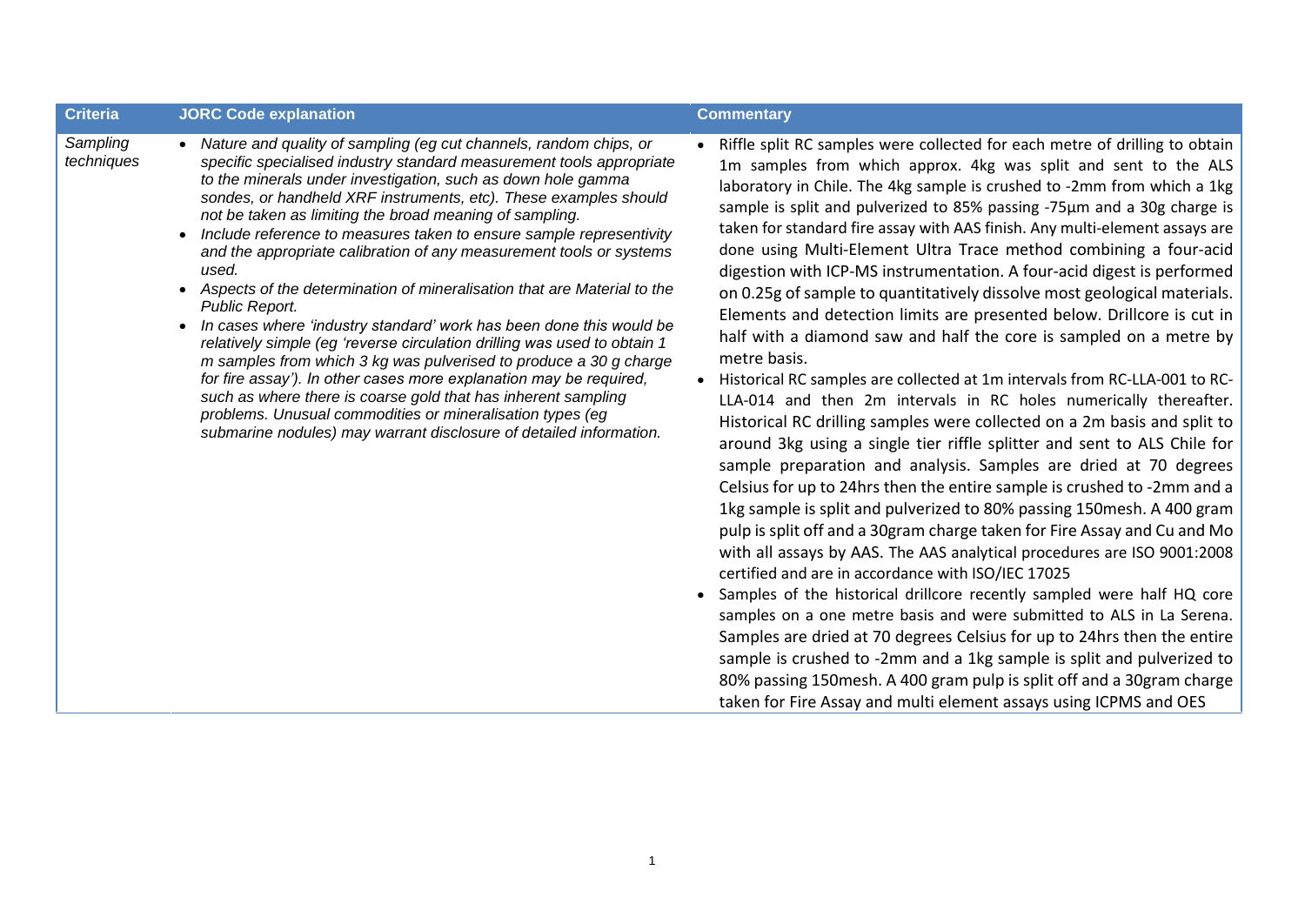| <b>Criteria</b>                                                                                                                                                                                                                       | <b>JORC Code explanation</b>                                                                                                                                                                                                                                                                 |                                       | <b>Commentary</b>               |                      |                                                |               |                     |             |                        |                    |                                                           |                     |                            |                                                                                                                                                                                                                                                                                                                                                                                              |  |  |
|---------------------------------------------------------------------------------------------------------------------------------------------------------------------------------------------------------------------------------------|----------------------------------------------------------------------------------------------------------------------------------------------------------------------------------------------------------------------------------------------------------------------------------------------|---------------------------------------|---------------------------------|----------------------|------------------------------------------------|---------------|---------------------|-------------|------------------------|--------------------|-----------------------------------------------------------|---------------------|----------------------------|----------------------------------------------------------------------------------------------------------------------------------------------------------------------------------------------------------------------------------------------------------------------------------------------------------------------------------------------------------------------------------------------|--|--|
|                                                                                                                                                                                                                                       |                                                                                                                                                                                                                                                                                              | <b>REPORTABLE ELEMENTS AND RANGES</b> |                                 |                      |                                                |               |                     |             |                        |                    |                                                           |                     |                            |                                                                                                                                                                                                                                                                                                                                                                                              |  |  |
|                                                                                                                                                                                                                                       |                                                                                                                                                                                                                                                                                              |                                       | <b>Method Code</b><br>$Au-AA23$ |                      |                                                | Analyte<br>Au |                     | Unit<br>ppm |                        |                    | <b>Lower Limit</b><br>0.005                               |                     | <b>Upper Limit</b><br>10.0 |                                                                                                                                                                                                                                                                                                                                                                                              |  |  |
|                                                                                                                                                                                                                                       |                                                                                                                                                                                                                                                                                              |                                       |                                 |                      | ME-MS61 Analytes and Reporting Ranges<br>Lower | <b>Upper</b>  |                     |             | Lower                  | Upper              |                                                           |                     | Lower                      | Upper                                                                                                                                                                                                                                                                                                                                                                                        |  |  |
|                                                                                                                                                                                                                                       |                                                                                                                                                                                                                                                                                              |                                       | Ag                              | Analyte Units<br>ppm | Limit<br>0.01                                  | Limit<br>100  | Analyte Units<br>AI | %           | Limit<br>0.01          | <b>Limit</b><br>50 | Analyte<br>As                                             | <b>Units</b><br>ppm | Limit<br>0.2               | Limit<br>10000                                                                                                                                                                                                                                                                                                                                                                               |  |  |
|                                                                                                                                                                                                                                       |                                                                                                                                                                                                                                                                                              |                                       | Ba                              | ppm                  | 10                                             | 10000         | <b>Be</b>           | ppm         | 0.05                   | 1000               | Bi                                                        | ppm                 | 0.01                       | 10000                                                                                                                                                                                                                                                                                                                                                                                        |  |  |
|                                                                                                                                                                                                                                       |                                                                                                                                                                                                                                                                                              |                                       | Ca<br>Co                        | %<br>ppm             | 0.01<br>0.1                                    | 50<br>10000   | Cd<br>Cr            | ppm<br>ppm  | 0.02<br>$\overline{1}$ | 1000<br>10000      | Ce<br>Cs                                                  | ppm<br>ppm          | 0.01<br>0.05               | 500<br>500                                                                                                                                                                                                                                                                                                                                                                                   |  |  |
|                                                                                                                                                                                                                                       |                                                                                                                                                                                                                                                                                              |                                       | Cu                              | ppm                  | 0.2                                            | 10000         | Fe                  | %           | 0.01                   | 50                 | Ga                                                        | ppm                 | 0.05                       | 10000                                                                                                                                                                                                                                                                                                                                                                                        |  |  |
|                                                                                                                                                                                                                                       |                                                                                                                                                                                                                                                                                              |                                       | Ge<br>K                         | ppm<br>%             | 0.05<br>0.01                                   | 500<br>10     | Hf<br>La            | ppm<br>ppm  | 0.1<br>0.5             | 500<br>10000       | $\ln$<br>Li                                               | ppm<br>ppm          | 0.005<br>0.2               | 500<br>10000                                                                                                                                                                                                                                                                                                                                                                                 |  |  |
|                                                                                                                                                                                                                                       |                                                                                                                                                                                                                                                                                              |                                       | Mg                              | %                    | 0.01                                           | 50            | Mn                  | ppm         |                        | 5 100000           | Mo                                                        | ppm                 | 0.05                       | 10000                                                                                                                                                                                                                                                                                                                                                                                        |  |  |
|                                                                                                                                                                                                                                       |                                                                                                                                                                                                                                                                                              |                                       | Na                              | %                    | 0.01                                           | 10            | <b>Nb</b>           | ppm         | 0.1                    | 500                | Ni                                                        | ppm                 | 0.2                        | 10000                                                                                                                                                                                                                                                                                                                                                                                        |  |  |
|                                                                                                                                                                                                                                       |                                                                                                                                                                                                                                                                                              |                                       |                                 | ppm                  | 10                                             | 10000         | Pb                  | ppm         | 0.5                    | 10000              | Rb                                                        | ppm                 | 0.1                        | 10000                                                                                                                                                                                                                                                                                                                                                                                        |  |  |
|                                                                                                                                                                                                                                       |                                                                                                                                                                                                                                                                                              |                                       | Re                              | ppm                  | 0.002                                          | 50            | S                   | $\%$        | 0.01                   | 10                 | <b>Sb</b>                                                 | ppm                 | 0.05                       | 10000                                                                                                                                                                                                                                                                                                                                                                                        |  |  |
|                                                                                                                                                                                                                                       |                                                                                                                                                                                                                                                                                              |                                       | $\rm Sc$                        | ppm                  | 0.1                                            | 10000         | Se                  | ppm         |                        | 1000               | Sn                                                        | ppm                 | 0.2                        | 500                                                                                                                                                                                                                                                                                                                                                                                          |  |  |
|                                                                                                                                                                                                                                       |                                                                                                                                                                                                                                                                                              |                                       | <b>Sr</b>                       | ppm                  | 0.2                                            | 10000         | Ta                  | ppm         | 0.05                   | 500                | Te                                                        | ppm                 | 0.05                       | 500                                                                                                                                                                                                                                                                                                                                                                                          |  |  |
|                                                                                                                                                                                                                                       |                                                                                                                                                                                                                                                                                              |                                       | Th                              | ppm                  | 0.01                                           | 10000         | Ti                  |             | % 0.005                | 10                 | $\mathbb{I}$                                              | ppm                 | 0.02                       | 10000                                                                                                                                                                                                                                                                                                                                                                                        |  |  |
|                                                                                                                                                                                                                                       |                                                                                                                                                                                                                                                                                              |                                       | $\mathbf U$                     | ppm                  | 0.1                                            | 10000         |                     | ppm         |                        | 10000              | W                                                         | ppm                 | 0.1                        | 10000                                                                                                                                                                                                                                                                                                                                                                                        |  |  |
|                                                                                                                                                                                                                                       |                                                                                                                                                                                                                                                                                              |                                       |                                 | ppm                  | 0.1                                            | 500           | Zn                  | ppm         | $\overline{2}$         | 10000              | Zr                                                        | ppm                 | 0.5                        | 500                                                                                                                                                                                                                                                                                                                                                                                          |  |  |
| <b>Drilling</b><br>techniques                                                                                                                                                                                                         | Drill type (eg core, reverse circulation, open-hole hammer, rotary air<br>blast, auger, Bangka, sonic, etc) and details (eg core diameter, triple<br>or standard tube, depth of diamond tails, face-sampling bit or other<br>type, whether core is oriented and if so, by what method, etc). |                                       |                                 |                      |                                                |               |                     |             |                        |                    |                                                           |                     |                            | • Recent RC drilling was completed using a Schramm 685 RC drilling rig using<br>a face sampling hammer with a 5.25inch diameter bit by R Muñoz drilling.<br>• Historical Drilling across the Llahuin Project area has been completed by<br>three different drilling companies. They include HSB Sondajes, Geosupply<br>and R Muñoz Ltd for both RC drilling and diamond drilling. Historical |  |  |
|                                                                                                                                                                                                                                       |                                                                                                                                                                                                                                                                                              |                                       |                                 |                      |                                                |               |                     |             |                        |                    | diamond drilling was HQ core size and was not orientated. |                     |                            |                                                                                                                                                                                                                                                                                                                                                                                              |  |  |
| Drill sample<br>Method of recording and assessing core and chip sample recoveries<br>$\bullet$<br>recovery<br>and results assessed.<br>Measures taken to maximise sample recovery and ensure<br>representative nature of the samples. |                                                                                                                                                                                                                                                                                              |                                       |                                 |                      |                                                |               |                     |             |                        |                    |                                                           |                     |                            | Recent RC Samples were weighed and weights recorded to ensure<br>recovery is acceptable. RC driller lifts off between each metre to ensure<br>sample separation between each metre. There doesn't appear to be a                                                                                                                                                                             |  |  |
|                                                                                                                                                                                                                                       | Whether a relationship exists between sample recovery and grade<br>$\bullet$<br>and whether sample bias may have occurred due to preferential                                                                                                                                                |                                       |                                 |                      |                                                |               |                     |             |                        |                    |                                                           |                     |                            | relationship between sample recovery and grade as sample recovery is                                                                                                                                                                                                                                                                                                                         |  |  |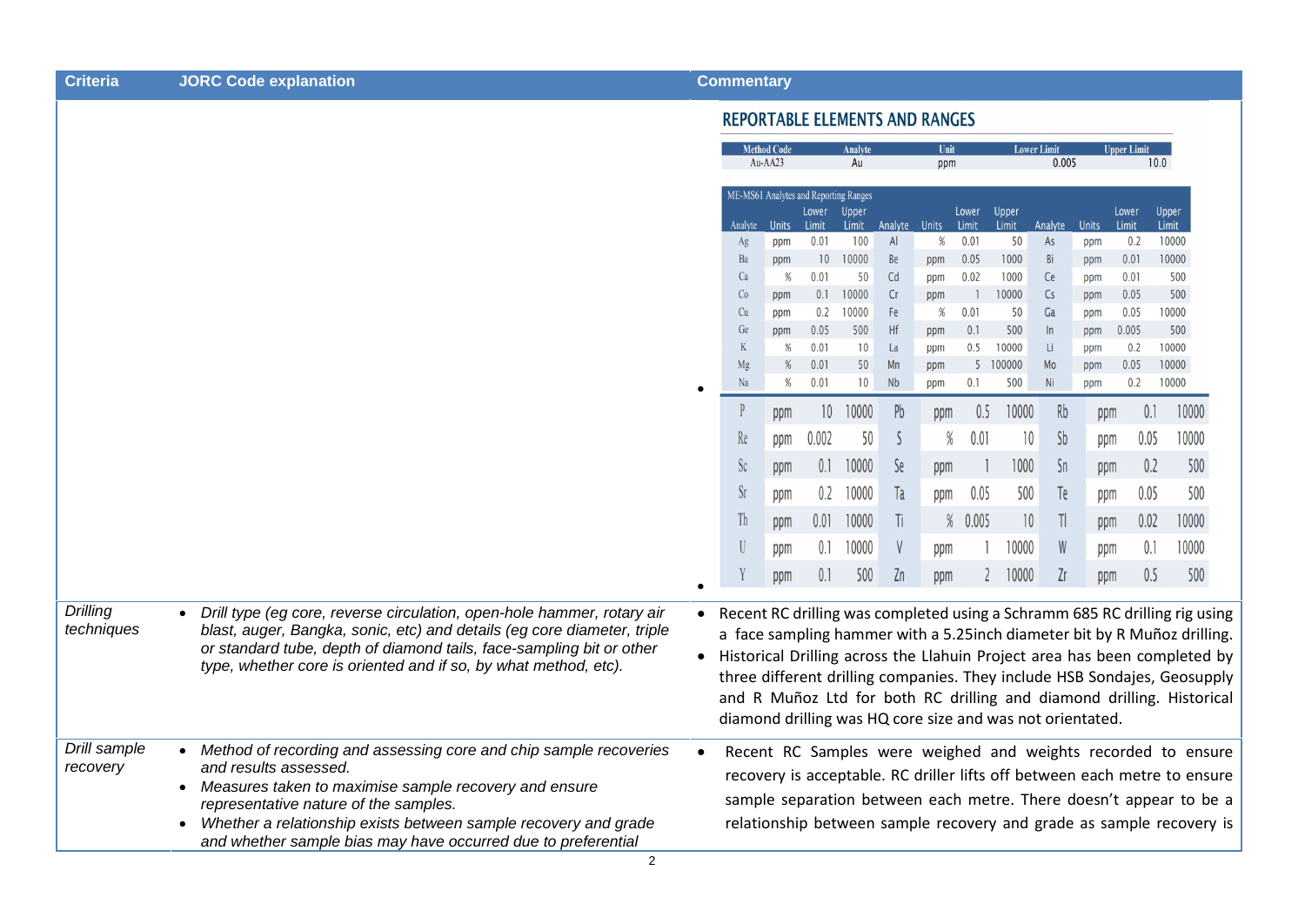| <b>Criteria</b>                                         | <b>JORC Code explanation</b>                                                                                                                                                                                                                                                                                                                                                                                                                                                                                                                                                                                                                                                                                                   | <b>Commentary</b>                                                                                                                                                                                                                                                                                                                                                                                                                                                                                                                                                                                                                                                                                                                                                                                                                                                                                                                                                                                                                                                                                             |
|---------------------------------------------------------|--------------------------------------------------------------------------------------------------------------------------------------------------------------------------------------------------------------------------------------------------------------------------------------------------------------------------------------------------------------------------------------------------------------------------------------------------------------------------------------------------------------------------------------------------------------------------------------------------------------------------------------------------------------------------------------------------------------------------------|---------------------------------------------------------------------------------------------------------------------------------------------------------------------------------------------------------------------------------------------------------------------------------------------------------------------------------------------------------------------------------------------------------------------------------------------------------------------------------------------------------------------------------------------------------------------------------------------------------------------------------------------------------------------------------------------------------------------------------------------------------------------------------------------------------------------------------------------------------------------------------------------------------------------------------------------------------------------------------------------------------------------------------------------------------------------------------------------------------------|
|                                                         | loss/gain of fine/coarse material.                                                                                                                                                                                                                                                                                                                                                                                                                                                                                                                                                                                                                                                                                             | excellent. A booster and auxiliary compressor were utilized to keep all RC<br>samples dry.<br>Historical RC drilling encountered water table ie wet samples between 20<br>$\bullet$<br>to 100m depth. The water table is generally encountered between 20m<br>and 100m from surface. Where the water table is encountered, a rotary<br>splitter is used to assist with RC sample quality. Approximately sixty<br>percent (60%) of the RC samples are reported to be wet. This issue has<br>been partially remediated by using diamond drilling in preference to RC<br>drilling for all further historical resource definition drilling. AMS concluded<br>no significant bias in using the wet RC drill holes.<br>Historical RC and DC drilling and data collection methods applied by SHM<br>$\bullet$<br>have been reviewed by AMS during successive site visits for the historical<br>drilling.                                                                                                                                                                                                             |
| Logging                                                 | Whether core and chip samples have been geologically and<br>$\bullet$<br>geotechnically logged to a level of detail to support appropriate<br>Mineral Resource estimation, mining studies and metallurgical<br>studies.<br>Whether logging is qualitative or quantitative in nature. Core (or<br>$\bullet$<br>costean, channel, etc) photography.<br>• The total length and percentage of the relevant intersections logged.                                                                                                                                                                                                                                                                                                   | The samples were geologically logged on site. Logging was both qualitative<br>$\bullet$<br>and quantative in nature for both recent drilling and historical drilling. All<br>drillcore and RC drillholes were logged in entirety. All core was<br>photographed and the photographs catalogued.                                                                                                                                                                                                                                                                                                                                                                                                                                                                                                                                                                                                                                                                                                                                                                                                                |
| Sub-sampling<br>techniques<br>and sample<br>preparation | If core, whether cut or sawn and whether quarter, half or all core<br>$\bullet$<br>taken.<br>• If non-core, whether riffled, tube sampled, rotary split, etc and<br>whether sampled wet or dry.<br>• For all sample types, the nature, quality and appropriateness of the<br>sample preparation technique.<br>Quality control procedures adopted for all sub-sampling stages to<br>maximise representivity of samples.<br>Measures taken to ensure that the sampling is representative of the in<br>$\bullet$<br>situ material collected, including for instance results for field<br>duplicate/second-half sampling.<br>Whether sample sizes are appropriate to the grain size of the material<br>$\bullet$<br>being sampled. | RC samples were collected into a green plastic bag which is then riffle split<br>$\bullet$<br>into a numbered calico bag for each metre of drilling. The majority of the<br>RC samples were dry as holes were stopped if the RC drilling went wet. If<br>significant groundwater was encountered an auxiliary compressor and<br>booster were utilized to keep the sample dry. Field duplicates were not<br>collected but can be split later to confirm results.<br>Historical DC samples are taken on 2m intervals. In some places, this<br>$\bullet$<br>sample interval overlaps lithological contacts, although contacts are hard<br>to determine in places due to pervasive alteration. Drill core has not been<br>orientated for structural measurements. The core is cut lengthways with a<br>diamond saw and half-core is sent for assay. The half-core is bagged every<br>2m and sent for preparation, while the remaining half-core is returned to<br>the labelled cardboard core box. A cardboard lid is placed on the box, and<br>it is stored in a newly constructed weatherproof storage facility |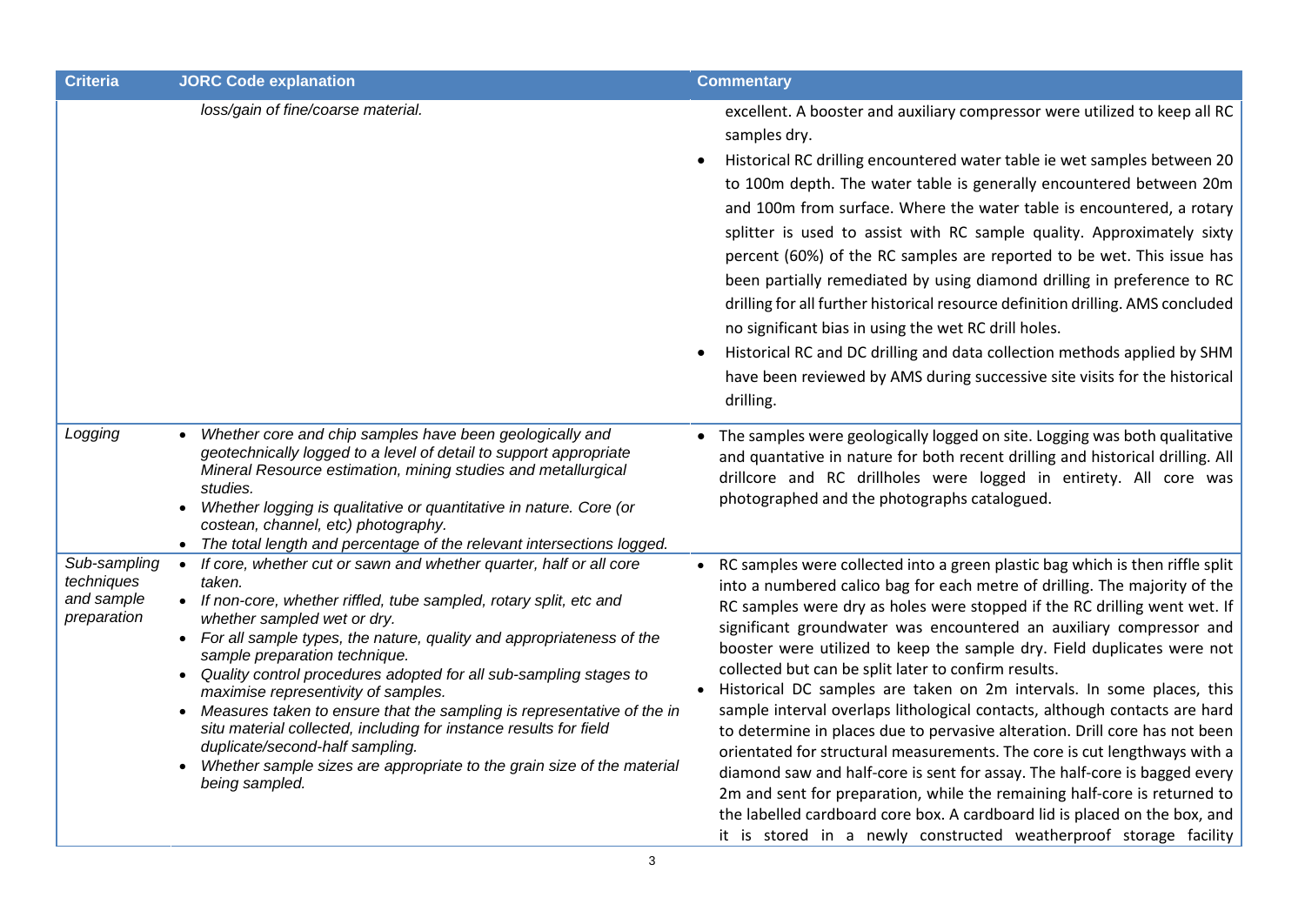| <b>Criteria</b>                                        | <b>JORC Code explanation</b>                                                                                                                                                                                                                                                                                                                                                                                                                                                                                                                                                                                                                        | <b>Commentary</b>                                                                                                                                                                                                                                                                                                                                                                                                                                                                                                                                                                                                                                                                                                                                                                                                                                                                                                                                                                                                                                                                                                                                                                                                                                                                        |
|--------------------------------------------------------|-----------------------------------------------------------------------------------------------------------------------------------------------------------------------------------------------------------------------------------------------------------------------------------------------------------------------------------------------------------------------------------------------------------------------------------------------------------------------------------------------------------------------------------------------------------------------------------------------------------------------------------------------------|------------------------------------------------------------------------------------------------------------------------------------------------------------------------------------------------------------------------------------------------------------------------------------------------------------------------------------------------------------------------------------------------------------------------------------------------------------------------------------------------------------------------------------------------------------------------------------------------------------------------------------------------------------------------------------------------------------------------------------------------------------------------------------------------------------------------------------------------------------------------------------------------------------------------------------------------------------------------------------------------------------------------------------------------------------------------------------------------------------------------------------------------------------------------------------------------------------------------------------------------------------------------------------------|
|                                                        |                                                                                                                                                                                                                                                                                                                                                                                                                                                                                                                                                                                                                                                     | (warehouse) for future reference<br>• There is no relationship between the sample size and the grain size of the<br>material being sampled                                                                                                                                                                                                                                                                                                                                                                                                                                                                                                                                                                                                                                                                                                                                                                                                                                                                                                                                                                                                                                                                                                                                               |
| Quality of<br>assay data<br>and<br>laboratory<br>tests | The nature, quality and appropriateness of the assaying and<br>$\bullet$<br>laboratory procedures used and whether the technique is considered<br>partial or total.<br>For geophysical tools, spectrometers, handheld XRF instruments, etc,<br>the parameters used in determining the analysis including instrument<br>make and model, reading times, calibrations factors applied and their<br>derivation, etc.<br>Nature of quality control procedures adopted (eg standards, blanks,<br>$\bullet$<br>duplicates, external laboratory checks) and whether acceptable levels<br>of accuracy (ie lack of bias) and precision have been established. | The assay technique utilized is "industry Standard" fire assay with AAS<br>finish for gold which is a total digestion technique.<br>For the Recent Drilling appropriate industry standard CRM's and blanks<br>were inserted into the sample stream at a rate of 1:10 samples for both<br>standards and blanks. This is considered above industry standard for the<br>recent drilling and there is no apparent bias of any significance.<br>Historical drilling - Blanks and field duplicates are inserted at irregular<br>intervals, at a range of between 1:20 and 1:50.<br>• A total of 1,738 laboratory standards have been analysed in a large variety<br>of Cu and Au grade ranges, and there is no apparent bias of any significance<br>(AMS June 2013)<br>• A total of 462 blanks have been inserted into the sample stream (RC and<br>DDH).                                                                                                                                                                                                                                                                                                                                                                                                                                      |
| Verification of<br>sampling and<br>assaying            | The verification of significant intersections by either independent or<br>$\bullet$<br>alternative company personnel.<br>The use of twinned holes.<br>$\bullet$<br>Documentation of primary data, data entry procedures, data<br>verification, data storage (physical and electronic) protocols.<br>Discuss any adjustment to assay data.<br>$\bullet$                                                                                                                                                                                                                                                                                              | The company's exploration manager (QP) has made a site visit and<br>inspected the sampling methods and finds them up to industry standard<br>for the recent drilling.<br>Prior to March 2012, DDH was performed predominantly as tails at the<br>termination of some of the RC holes. DDH performed from April 2012 has<br>been from the surface with a total of 4 diamond drill holes twinned to pre-<br>existing RC drill holes. Twin hole drilling was completed across the Central<br>Porphyry and Cerro De Oro zones. AMS concluded that there is insufficient<br>data to make a definitive comparison, and that the twins are sufficiently far<br>enough apart to explain some of the grade differences. No new drilling has<br>been twinned yet.<br>Logging is completed into standardized excel spreadsheets which can then<br>be loaded into an access front end customized database.<br>There have been no adjustments to the assay data.<br>$\bullet$<br>Historical sampling and assaying techniques were independently verified<br>by Mr. Bradley Ackroyd of Andes Mining Services who undertook a site visit<br>to the Llahuin Copper-Gold Project between 5 th and 8 th of May 2013. He<br>inspected the drill sites, drill core and chips, logging, sample collection and |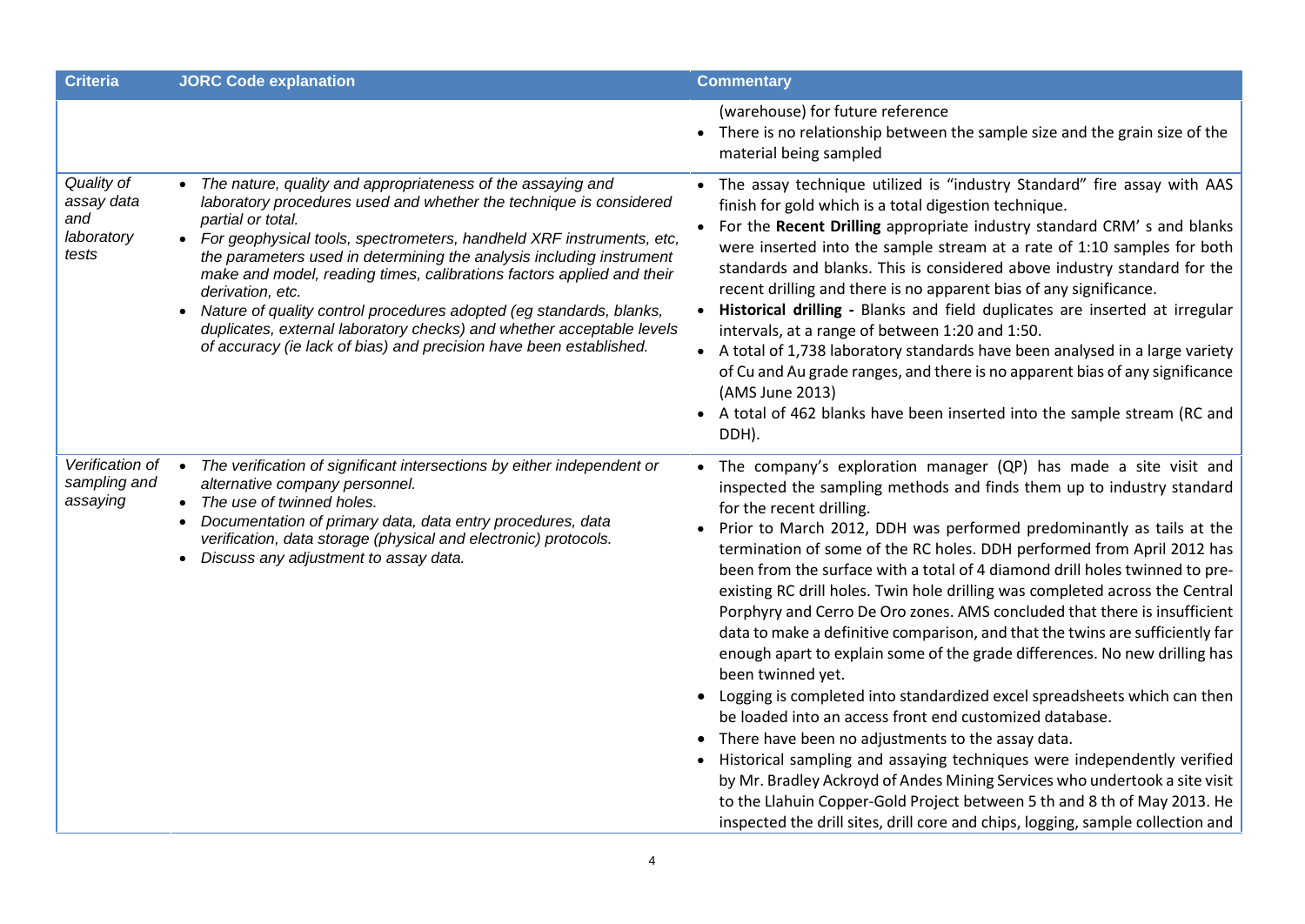| <b>Criteria</b>                                                     | <b>JORC Code explanation</b>                                                                                                                                                                                                                                                                                                                                                                      | <b>Commentary</b>                                                                                                                                                                                                                                                                                                                                                                                                                                                                                                                                                                                     |
|---------------------------------------------------------------------|---------------------------------------------------------------------------------------------------------------------------------------------------------------------------------------------------------------------------------------------------------------------------------------------------------------------------------------------------------------------------------------------------|-------------------------------------------------------------------------------------------------------------------------------------------------------------------------------------------------------------------------------------------------------------------------------------------------------------------------------------------------------------------------------------------------------------------------------------------------------------------------------------------------------------------------------------------------------------------------------------------------------|
|                                                                     |                                                                                                                                                                                                                                                                                                                                                                                                   | storage procedures as well as the office set-up and core processing<br>facilities. Mr. Ackroyd also observed all the available surface exposures of<br>the deposit across the Llahuin project area. In addition, Mr. Ackroyd<br>undertook a short review of the quality control and assurance procedures<br>employed at the project site.                                                                                                                                                                                                                                                             |
| Location of<br>data points                                          | Accuracy and quality of surveys used to locate drill holes (collar and<br>down-hole surveys), trenches, mine workings and other locations<br>used in Mineral Resource estimation.<br>Specification of the grid system used.<br>Quality and adequacy of topographic control.                                                                                                                       | The precision of the standard hand held GPS units is poor in this region of<br>Chile so a licensed surveyor was employed to pick up the new drillhole<br>locations and the topography. The survey was performed by Mr. Luciano<br>Alfaro Sanders using a total station instrument. The collars picked up to<br>within 0.1m accuracy. This accuracy was not able to be checked, however<br>the relative positions of the drill holes has been confirmed during the site<br>visits.                                                                                                                     |
| Data spacing<br>and<br>distribution                                 | Data spacing for reporting of Exploration Results.<br>Whether the data spacing and distribution is sufficient to establish the<br>degree of geological and grade continuity appropriate for the Mineral<br>Resource and Ore Reserve estimation procedure(s) and<br>classifications applied.<br>Whether sample compositing has been applied.                                                       | • The recent drillhole spacing is approx. 20 to 40m spaced holes in various<br>locations.<br>Drilling was completed within an existing resource and scout type drilling<br>was completed in previously undrilled areas.<br>Historical drilling was completed at The Central Porphyry, Cerro de Oro and<br>Ferrocarril zones have been drilled on a nominal spacing of 50m by 50m in<br>the upper portions and 100m x 100m in the lower portions of the deposits.<br>No sample compositing has been applied in the recent drilling and 2m<br>composites were taken in part of the historical drilling. |
| Orientation of<br>data in<br>relation to<br>geological<br>structure | Whether the orientation of sampling achieves unbiased sampling of<br>$\bullet$<br>possible structures and the extent to which this is known, considering<br>the deposit type.<br>If the relationship between the drilling orientation and the orientation<br>of key mineralised structures is considered to have introduced a<br>sampling bias, this should be assessed and reported if material. | The drilling was done perpendicular to the interpreted strike of the<br>mineralisation to reduce sampling bias.                                                                                                                                                                                                                                                                                                                                                                                                                                                                                       |
| Sample<br>security                                                  | • The measures taken to ensure sample security.                                                                                                                                                                                                                                                                                                                                                   | • Samples were collected by a qualified consulting geologist and the samples<br>were delivered to the lab by a company employee. Competent Person Reg<br>No 0336.                                                                                                                                                                                                                                                                                                                                                                                                                                     |
| Audits or<br>reviews                                                | • The results of any audits or reviews of sampling techniques and data.                                                                                                                                                                                                                                                                                                                           | Andes Mining Services completed an external audit and review in 2013 of<br>the historical drilling and sampling procedures.<br>• No external audit or review has been conducted on the recent sampling                                                                                                                                                                                                                                                                                                                                                                                                |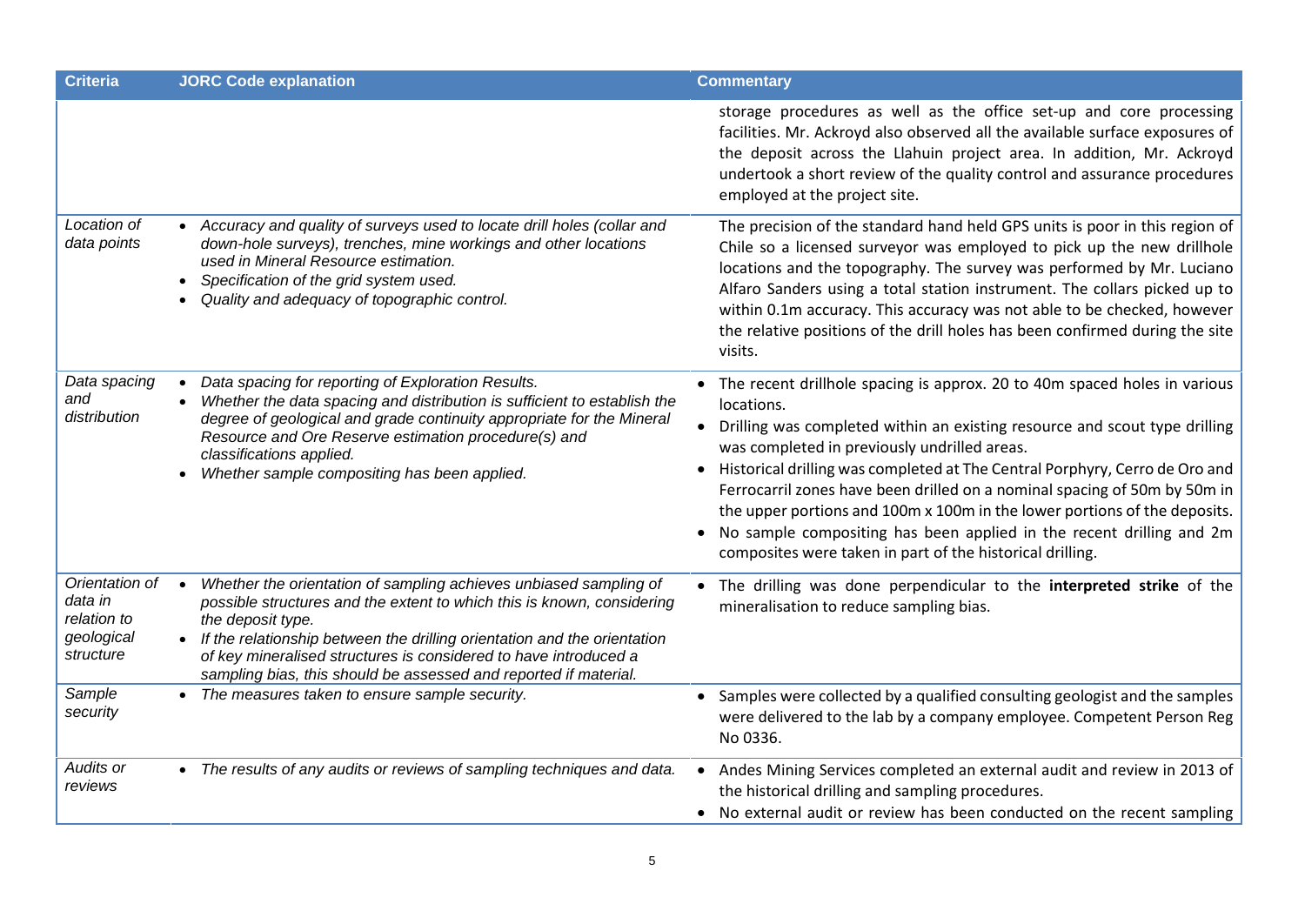**Criteria JORC Code explanation Commentary**

partly due to COVID travel restrictions.<br>
procedures, partly due to COVID travel restrictions.<br>
procedures, partly due to COVID travel restrictions.

### **<sup>2</sup> Reporting of Exploration Results**

|                                                         |                                                                                                                                                                                                                                                                                                                                                                                                                                                                                                                                                                                                                                                                                                                                             | procedures, partly due to COVID travel restrictions.                                                                                                                                   |
|---------------------------------------------------------|---------------------------------------------------------------------------------------------------------------------------------------------------------------------------------------------------------------------------------------------------------------------------------------------------------------------------------------------------------------------------------------------------------------------------------------------------------------------------------------------------------------------------------------------------------------------------------------------------------------------------------------------------------------------------------------------------------------------------------------------|----------------------------------------------------------------------------------------------------------------------------------------------------------------------------------------|
|                                                         | <b>Section 2 Reporting of Exploration Results</b>                                                                                                                                                                                                                                                                                                                                                                                                                                                                                                                                                                                                                                                                                           |                                                                                                                                                                                        |
|                                                         | (Criteria listed in the preceding section also apply to this section.)                                                                                                                                                                                                                                                                                                                                                                                                                                                                                                                                                                                                                                                                      |                                                                                                                                                                                        |
| <b>Criteria</b>                                         | <b>JORC Code explanation</b>                                                                                                                                                                                                                                                                                                                                                                                                                                                                                                                                                                                                                                                                                                                | <b>Commentary</b>                                                                                                                                                                      |
| <b>Mineral</b><br>tenement and<br>land tenure<br>status | • Type, reference name/number, location and ownership including<br>agreements or material issues with third parties such as joint<br>ventures, partnerships, overriding royalties, native title interests,<br>historical sites, wilderness or national park and environmental<br>settings.<br>The security of the tenure held at the time of reporting along with any<br>known impediments to obtaining a licence to operate in the area.                                                                                                                                                                                                                                                                                                   | • The Llahuin Project is 100% owned by SUH.<br>The security of tenure is considered excellent as the licence is 100%<br>$\bullet$<br>owned by SUH.                                     |
| Exploration<br>done by other<br>parties                 | • Acknowledgment and appraisal of exploration by other parties.                                                                                                                                                                                                                                                                                                                                                                                                                                                                                                                                                                                                                                                                             | • Previous drilling on the licence before SUH has been done to industry<br>standard as per AMS report (SUH press release 19 <sup>th</sup> August 2013).                                |
| Geology                                                 | • Deposit type, geological setting and style of mineralisation.                                                                                                                                                                                                                                                                                                                                                                                                                                                                                                                                                                                                                                                                             | Exploration is targeting porphyry Cu-Au style-gold style mineralization<br>hosted in Miocene intrusives (diorite).                                                                     |
| Drill hole<br>Information                               | • A summary of all information material to the understanding of the<br>exploration results including a tabulation of the following information<br>for all Material drill holes:<br>easting and northing of the drill hole collar<br>$\circ$<br>elevation or RL (Reduced Level - elevation above sea level in<br>$\circ$<br>metres) of the drill hole collar<br>dip and azimuth of the hole<br>$\circ$<br>down hole length and interception depth<br>$\circ$<br>o hole length.<br>• If the exclusion of this information is justified on the basis that the<br>information is not Material and this exclusion does not detract from<br>the understanding of the report, the Competent Person should clearly<br>explain why this is the case. | • Appendix 1                                                                                                                                                                           |
| Data<br>aggregation<br>methods                          | In reporting Exploration Results, weighting averaging techniques,<br>maximum and/or minimum grade truncations (eg cutting of high<br>grades) and cut-off grades are usually Material and should be stated.<br>Where aggregate intercepts incorporate short lengths of high grade<br>$\bullet$<br>results and longer lengths of low grade results, the procedure used<br>for such aggregation should be stated and some typical examples of<br>such aggregations should be shown in detail.                                                                                                                                                                                                                                                  | • No data aggregation methods have been used.<br>A copper equivalent was reported using the following metal prices Cu<br>$\bullet$<br>\$3.20, Au \$1700/oz, Ag \$20/oz and Mo \$30/kg. |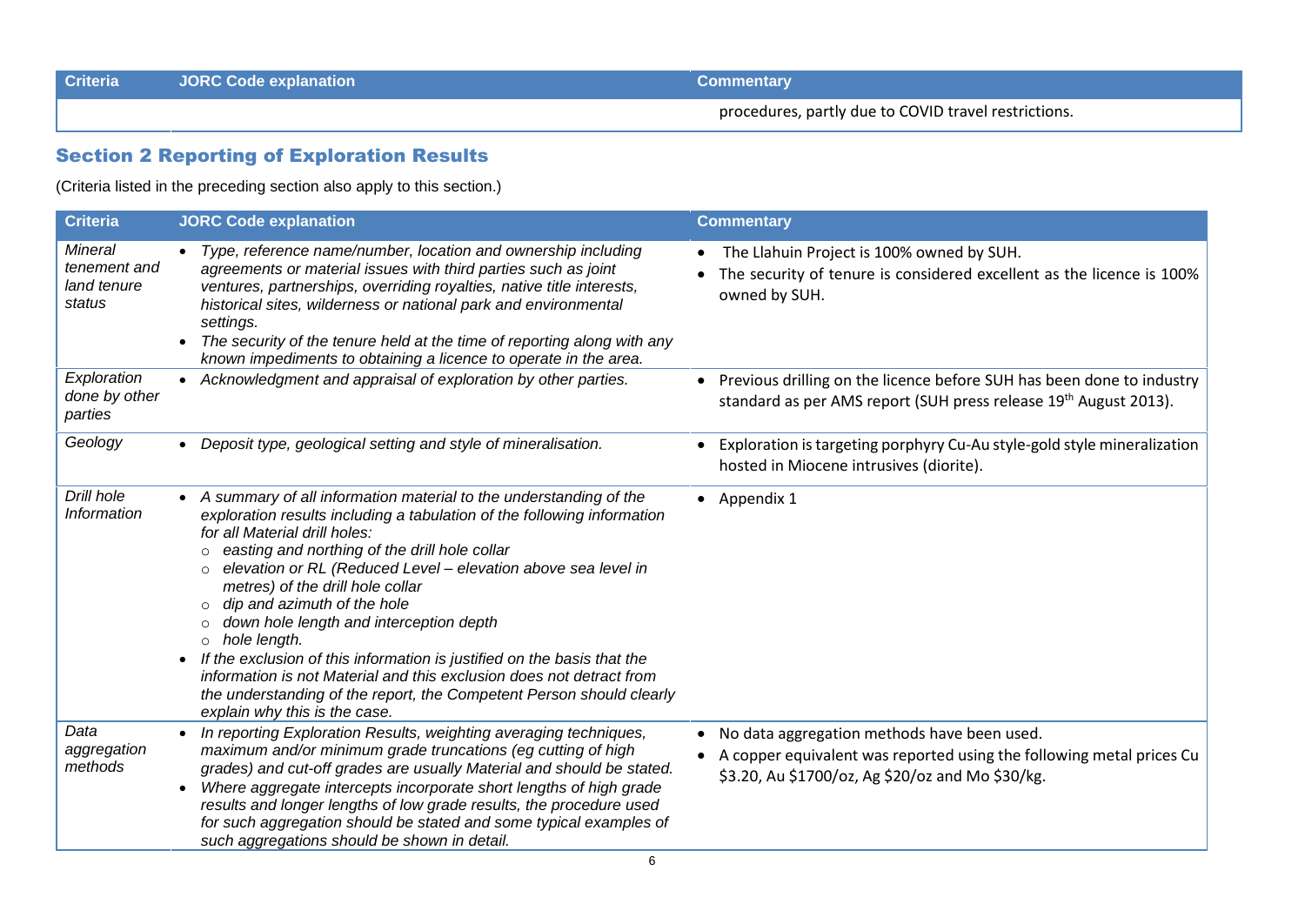| <b>Criteria</b>                                                                 | <b>JORC Code explanation</b>                                                                                                                                                                                                                                                                                                                                                                                        | <b>Commentary</b>                                                                                                                                                                                                                                                                                                                                                                                                                                                                                                                                                                                                                                                                                                                                                                  |
|---------------------------------------------------------------------------------|---------------------------------------------------------------------------------------------------------------------------------------------------------------------------------------------------------------------------------------------------------------------------------------------------------------------------------------------------------------------------------------------------------------------|------------------------------------------------------------------------------------------------------------------------------------------------------------------------------------------------------------------------------------------------------------------------------------------------------------------------------------------------------------------------------------------------------------------------------------------------------------------------------------------------------------------------------------------------------------------------------------------------------------------------------------------------------------------------------------------------------------------------------------------------------------------------------------|
|                                                                                 | The assumptions used for any reporting of metal equivalent values<br>should be clearly stated.                                                                                                                                                                                                                                                                                                                      |                                                                                                                                                                                                                                                                                                                                                                                                                                                                                                                                                                                                                                                                                                                                                                                    |
| Relationship<br>between<br>mineralisation<br>widths and<br>intercept<br>lengths | These relationships are particularly important in the reporting of<br><b>Exploration Results.</b><br>If the geometry of the mineralisation with respect to the drill hole<br>$\bullet$<br>angle is known, its nature should be reported.<br>• If it is not known and only the down hole lengths are reported, there<br>should be a clear statement to this effect (eg 'down hole length, true<br>width not known'). | Exploration drilling was targeting near surface material in a porphyry<br>Cu-Au system. Therefore the mineralised widths are much greater<br>than the drillhole depths for the Central Porphyry. Drilling at Cerro De<br>Oro is partly infilling historical drilling so therefore downhole widths<br>have been reported and true widths are not established yet as the<br>historical drilling appears to be too widely spaced. Drilling in all areas<br>has been conducted perpendicular to the regional trend observed in<br>outcrop.                                                                                                                                                                                                                                             |
| Diagrams                                                                        | Appropriate maps and sections (with scales) and tabulations of<br>intercepts should be included for any significant discovery being<br>reported These should include, but not be limited to a plan view of<br>drill hole collar locations and appropriate sectional views.                                                                                                                                          | • Appropriate maps have been included in the release.                                                                                                                                                                                                                                                                                                                                                                                                                                                                                                                                                                                                                                                                                                                              |
| Balanced<br>reporting                                                           | Where comprehensive reporting of all Exploration Results is not<br>practicable, representative reporting of both low and high grades<br>and/or widths should be practiced to avoid misleading reporting of<br><b>Exploration Results.</b>                                                                                                                                                                           | • A range of grades were included in the release.                                                                                                                                                                                                                                                                                                                                                                                                                                                                                                                                                                                                                                                                                                                                  |
| Other<br>substantive<br>exploration<br>data                                     | Other exploration data, if meaningful and material, should be reported<br>including (but not limited to): geological observations; geophysical<br>survey results; geochemical survey results; bulk samples - size and<br>method of treatment; metallurgical test results; bulk density,<br>groundwater, geotechnical and rock characteristics; potential<br>deleterious or contaminating substances.                | A drone magnetics survey was completed over the project area in<br>2021 by GFDas UAV Geosciences Santiago Chile. Survey<br>specifications provided below.<br>Company: GFDAS Drones and Mining<br>Line direction: 90°-270°<br>Line separation: 25m<br>Tie line Direction: 0-360<br>Tie lines separation: 250m<br>Flight Height: around 25m AGL following topography (according to<br>operational safety conditions)<br>Registration Platform Mag: DJI M300 Drone<br>Registration Platform Topo/ortho: DJI Phantom RTK Pro Drone<br>Geoidal Model: EGM08<br>Flight speed: 5-10m/s<br>Mobile sampling: Fluxgate magnetometer, 25 Hz<br>Resolution: Digital Elevation Model 1 m and<br>Resolution: Orthophoto with 20 cm/pixel<br>Base sampling: Geometrics magnetometer sampling 30s. |